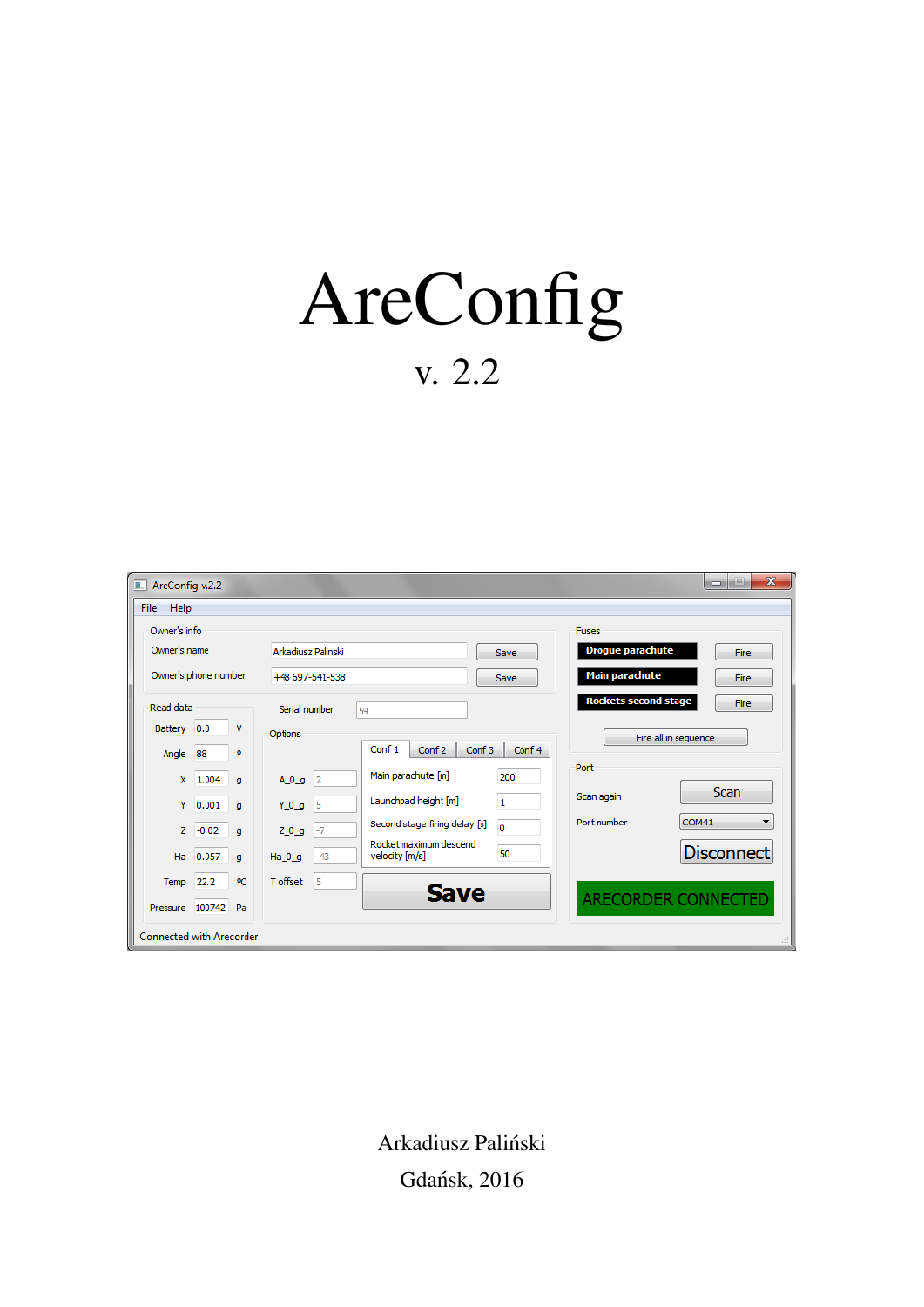## Table of contents

|    |      | 2              |  |  |  |  |  |  |
|----|------|----------------|--|--|--|--|--|--|
| 2. |      |                |  |  |  |  |  |  |
|    | 2.1. | 3              |  |  |  |  |  |  |
|    | 2.2. | $\overline{4}$ |  |  |  |  |  |  |
|    | 2.3. | 4              |  |  |  |  |  |  |
|    | 2.4. | 4              |  |  |  |  |  |  |
|    | 2.5. | 4              |  |  |  |  |  |  |
|    | 2.6. | 4              |  |  |  |  |  |  |
|    | 2.7. | 5              |  |  |  |  |  |  |
|    | 2.8. | 5              |  |  |  |  |  |  |
| 3. |      | 6              |  |  |  |  |  |  |
|    | 3.1. | 6              |  |  |  |  |  |  |
|    | 3.2. | 6              |  |  |  |  |  |  |
|    | 3.3. | 7              |  |  |  |  |  |  |
|    | 9    |                |  |  |  |  |  |  |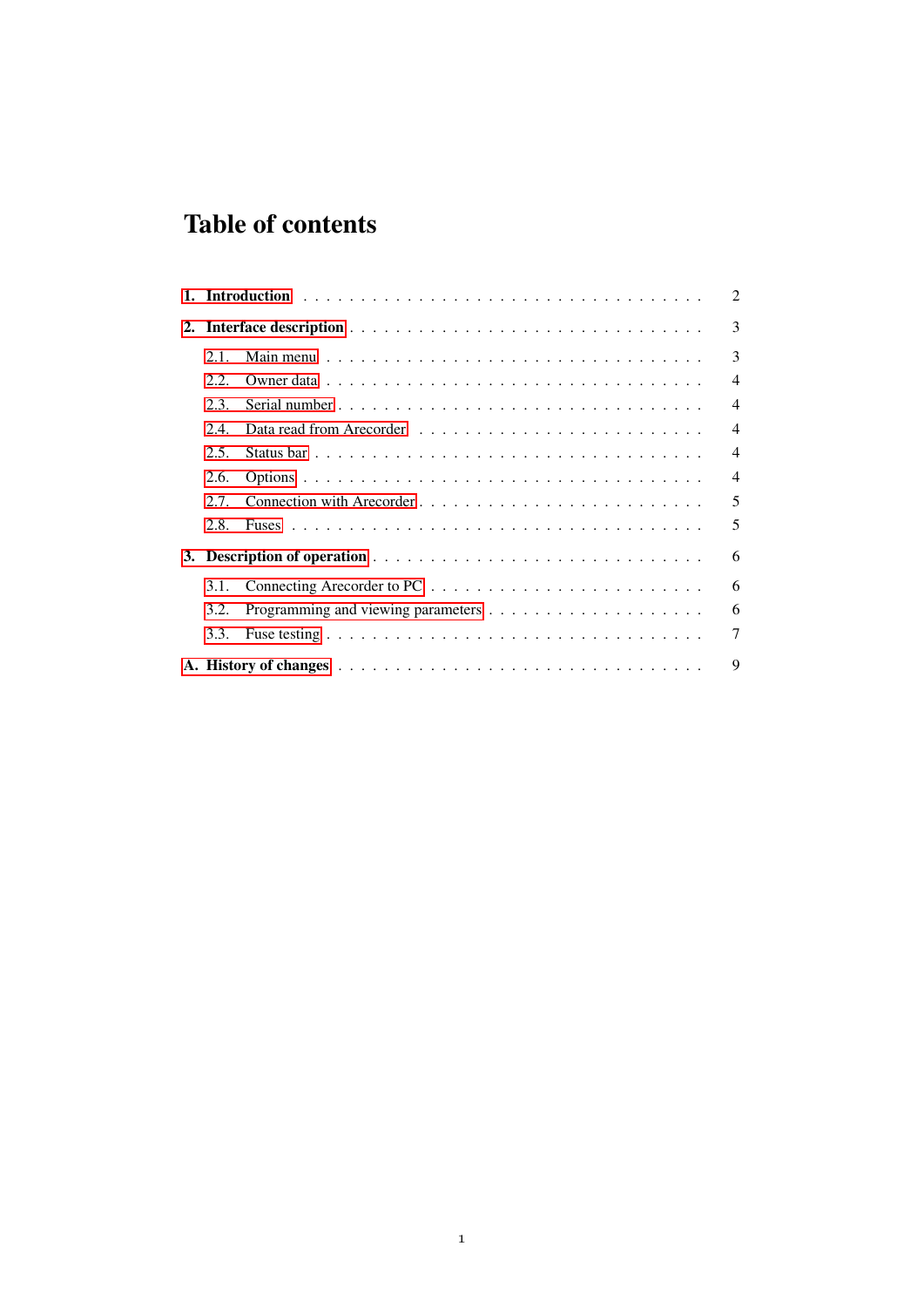## <span id="page-2-0"></span>1. Introduction

AreConfig is a program which allows changing options and calibration of flight computer "Arecorder". Program exists in two versions - user version and calibration version.

AreConfig features:

- changing all four parameter sets main parachute deployment altitude, launchpad height, delay between burnout of first stage engine and ignition of second stage engine and rocket descending velocity at which emergency main parachute deployment will happen and disabling this algorhitm (when velocity is set to  $"0"$ ),
- testing detection and firing fuses in controlled environment,
- changing owner's name and phone number,
- readout measurements from accelerometer, pressure sensor, temperature sensor, voltage supply and calculated upon accelerometer measurements, angle between Arecorder and ground plane,
- calibration of accelerometer and temperature sensor (only calibration version),
- changing serial number (only calibration version).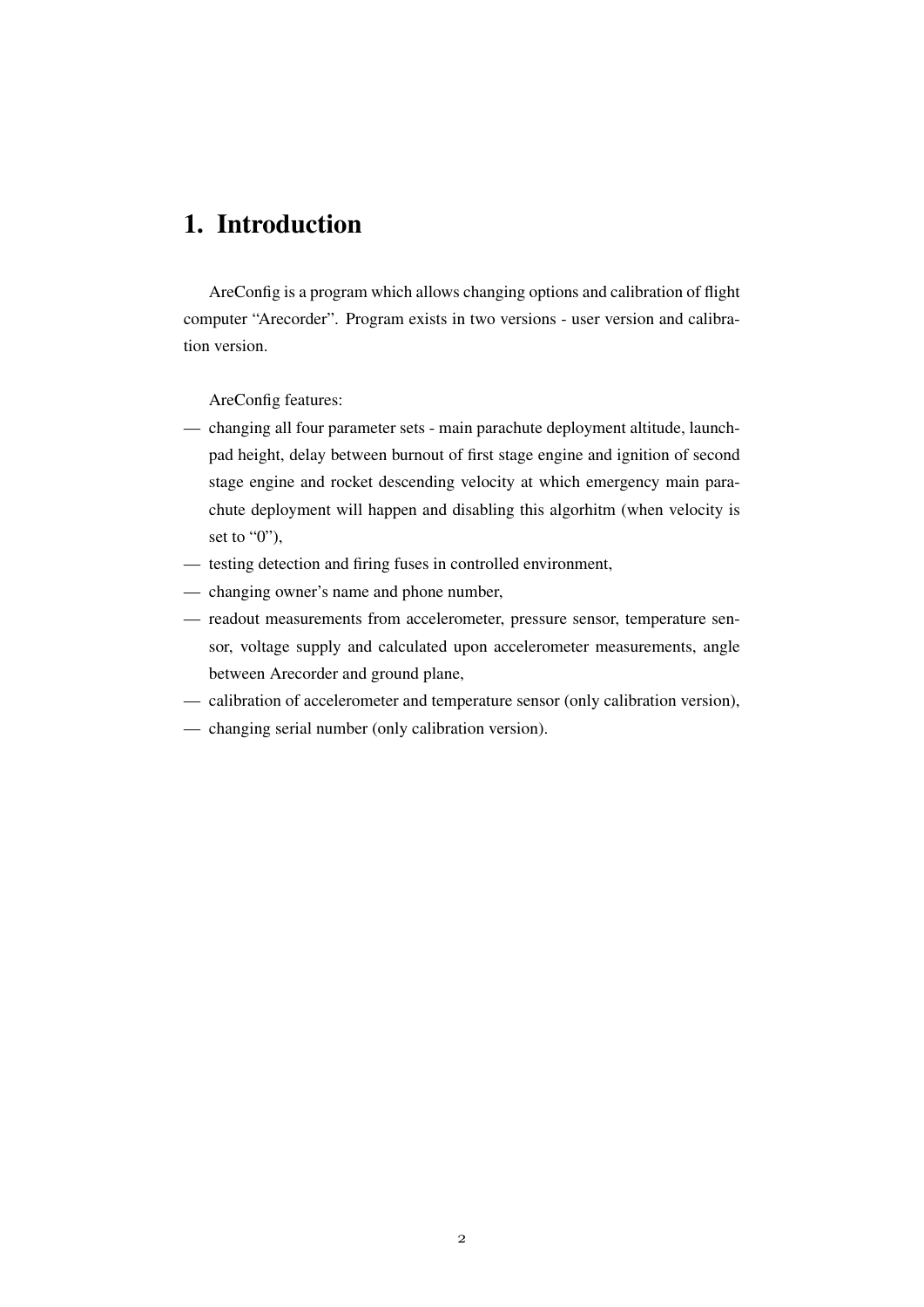## <span id="page-3-0"></span>2. Interface description



Figure 2.1. Description of various parts of interface.

- 1. main menu [2.1,](#page-3-1)
- 2. owner data [2.2,](#page-3-2)
- 3. serial number [2.3,](#page-4-0)
- 4. data read from Arecorder [2.4,](#page-4-1)
- 5. status bar [2.5,](#page-4-2)
- 6. options [2.6,](#page-4-3)
- 7. connection with Arecorder [2.7,](#page-4-4)
- <span id="page-3-1"></span>8. fuses [2.8.](#page-5-0)

#### 2.1. Main menu

<span id="page-3-2"></span>Because in AreConfig everything is being done from application level, there are almost no options in main menu. In menu *File* there is just option *Quit*, which quits the program. In menu *Help* there is option *Help*, which displays instructions about how to connect with Arecorder and option *About*, which displays information about Areconfig program, it's version, mail address to it's creator and website addresses dedicated to Arecorder and AreConfig.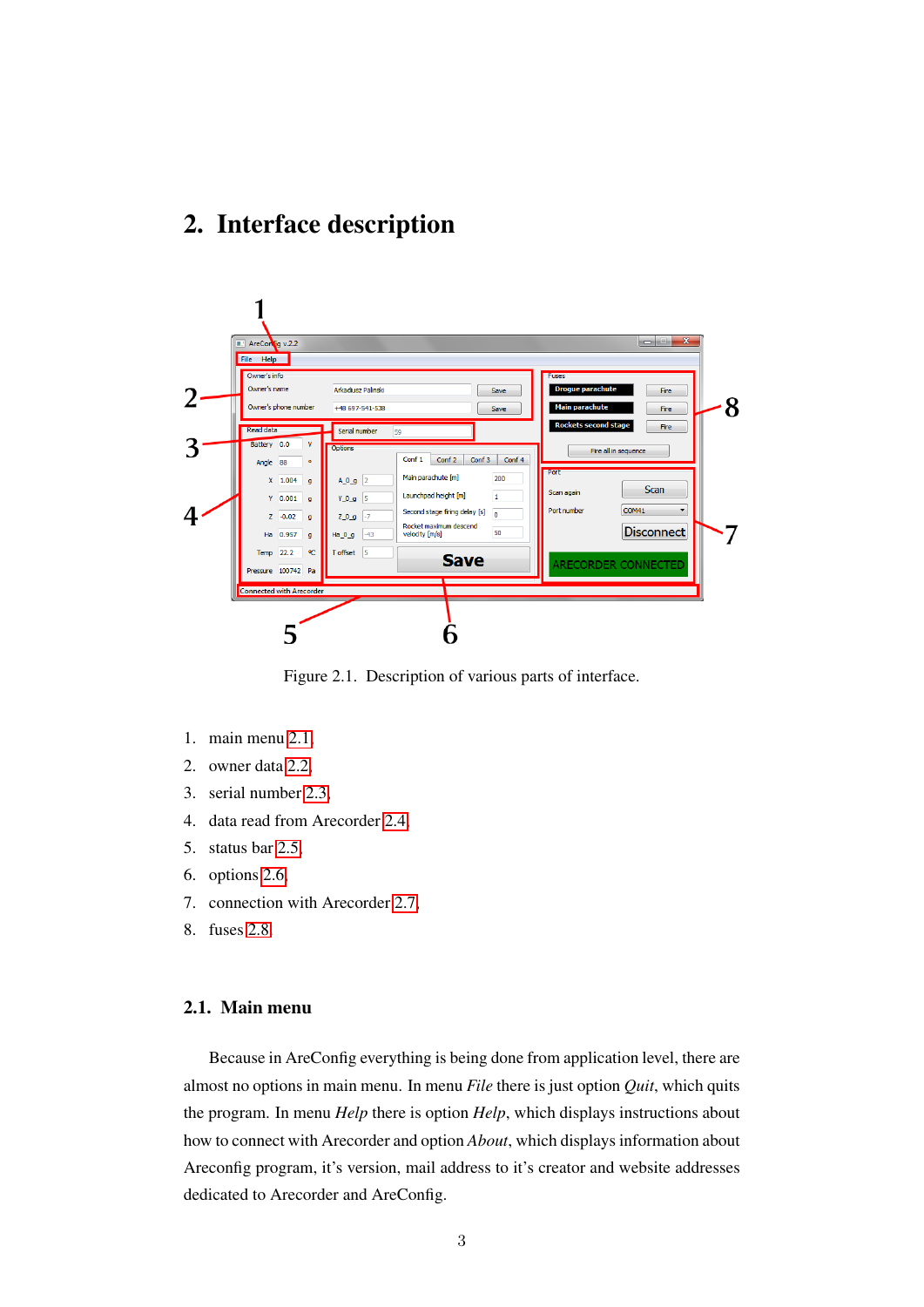#### 2.2. Owner data

In section *Owner data* user can change both name and phone number of Arecorder's owner. These data are written at the beginning of every measurement file written by Arecorder. In the *Owner's name* field you can use only latin alphabet.

#### <span id="page-4-0"></span>2.3. Serial number

<span id="page-4-1"></span>In this section Arecorder's serial number is presented.

#### 2.4. Data read from Arecorder

In this section data read from Arecorder are presented:

- Battery voltage level on battery powering Arecorder (during configuration Arecorder is powered through computer USB port and battery doesn't have to be connected, hence measured voltage level of 0 V),
- Angle calculated angle between Arecorder and ground plane,
- X acceleration along Arecorder axis of  $\pm 24$  g ccelerometer,
- $Y$  acceleration at axis across Arecorder's width of  $\pm 24$  g accelerometer,
- Z acceleration at axis from top to bottom part of Arecorder of  $\pm 24$  g accelerometer,
- Ha acceleration along Arecorder axis of  $\pm 80$  g accelerometer,
- Temp temperature,
- <span id="page-4-2"></span>— Pressure - atmospheric pressure measurement.

#### 2.5. Status bar

<span id="page-4-3"></span>Status bar presents additional information about connection with Arecorder.

#### 2.6. Options

In this section user can change configuration of main parachute deployment altitude, launchpad height, delay between burnout of first stage engine and ignition of second stage engine and rocket descending velocity at which emergency main parachute deployment will happen or disable the algorhitm (by setting velocity to "0"). Configurations sets can be switched by clicking on tabs in this section.

<span id="page-4-4"></span>Calibration version also enables changing of calibration parameters of accelerometers and temperature sensor. User version can only view these values.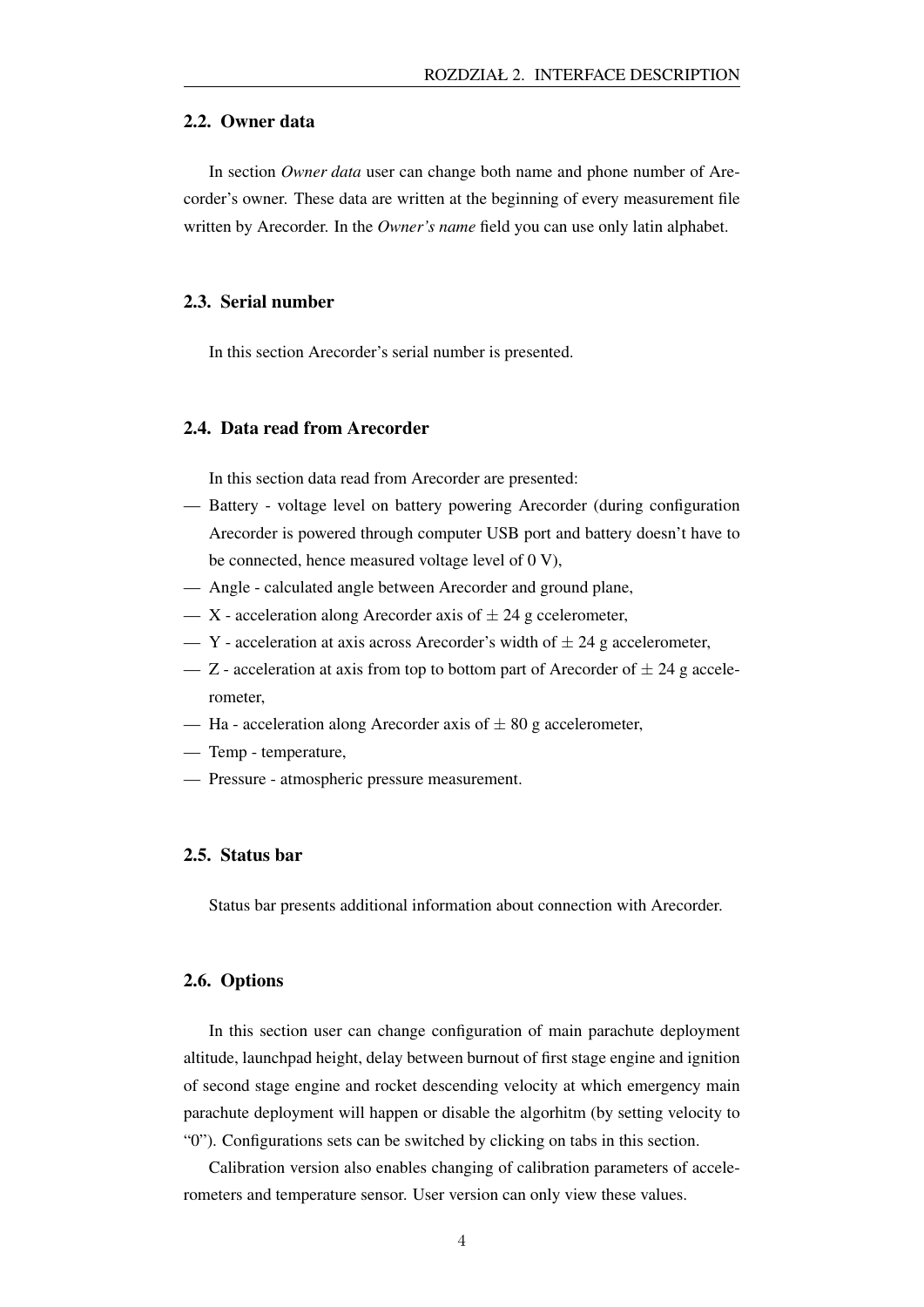#### 2.7. Connection with Arecorder

Connection with Arecorder section. In this section there is *Connect/Disconnect* button, port scan button, port list, at which program can connect to and label showing present connection status.

#### <span id="page-5-0"></span>2.8. Fuses

This section shows status of fuses connected to Arecorder's fuse outputs. In this section there are also buttons to fire selected fuses and a button to fire all fuses in sequence.

WARNING - Fuses are connected only to battery voltage, USB port voltage powers other parts of Arecorder. User needs to connect Arecorder to battery in order to test fuses - including both connection testing and firing.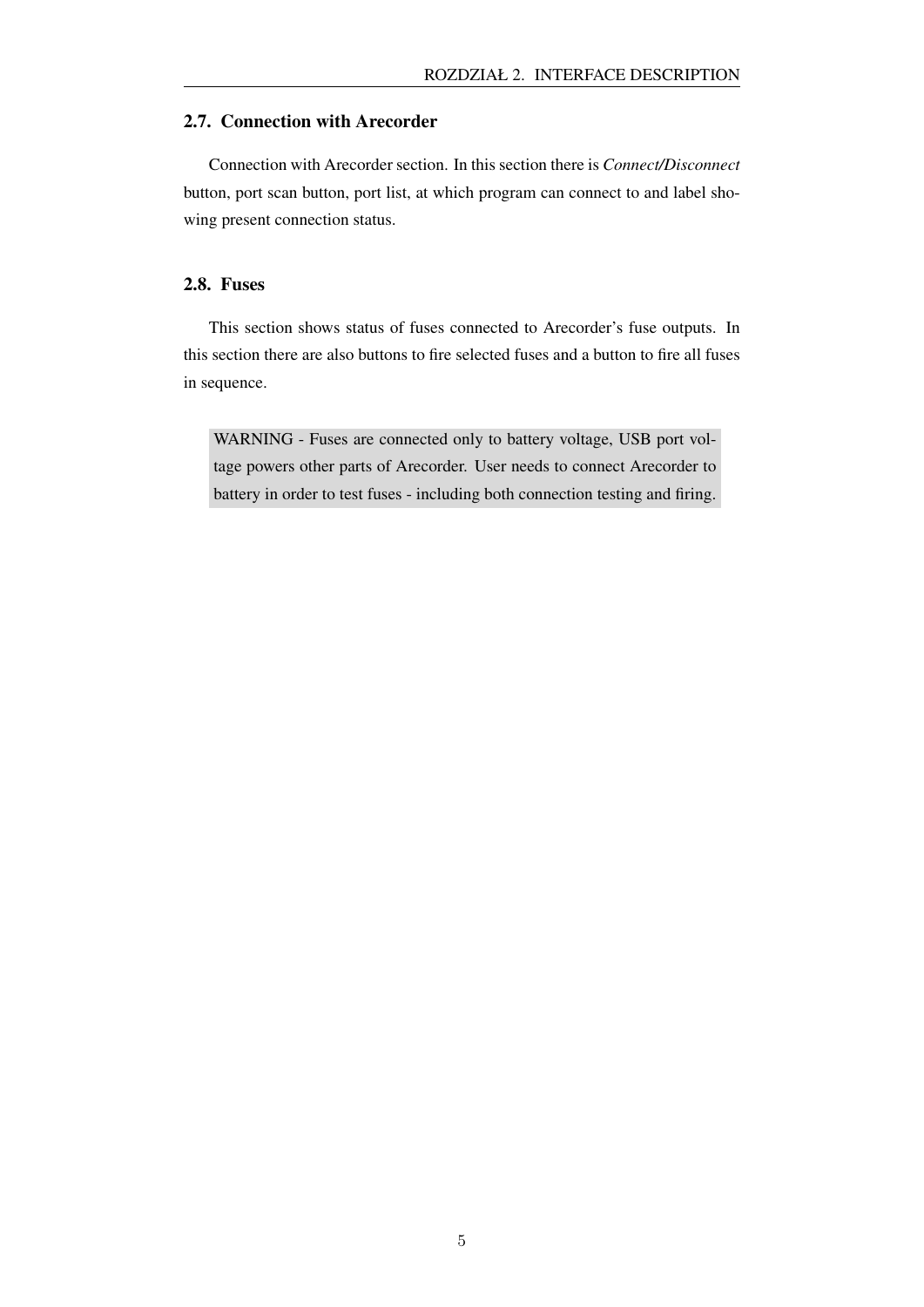### <span id="page-6-0"></span>3. Description of operation

#### <span id="page-6-1"></span>3.1. Connecting Arecorder to PC

User should connect Arecorder to PC through USB cable first and then turn on AreConfig software. During connection Arecorder shouldn't be connected to battery - if Arecorder detects power supply from battery, it will assume being in a rocket. Arecorder turns on communication only when there is no power supply from battery - the only case Arecorder can work without battery is when it is connected to PC through USB cable. After connecting Arecorder to PC, battery can be connected, Arecorder will not switch from communication mode without power off.

In AreConfig program user should choose port, to which Arecorder is connected. Usually correct port should be selected right away after AreConfing is started, but if it's not the case or program was started before Arecorder connection, user shoulc click *Scan* button and try to connect with correct port. Ussually there should be just one detected port.

If there are more than one available ports on the list, user can click right mouse button on *Computer* and from context menu choose *Properties*, next *Advanced system settings* and in tab *Hardware* click button *Device manager*. From the lisst choose *Ports (COM & LPT)* port at which Arecorder is connected will have name beginning from *USB Serial Port*.

<span id="page-6-2"></span>Next user should click *Connect* button. Arecorder will be automatically detected and will be connected with AreConfig program.

#### 3.2. Programming and viewing parameters

When AreConfig connects with Arecorder, AreConfig will automatically read all settings and display them in suitable fields. It happens every time user clicks button *Connect* and AreConfig successfully connects with Arecorder, no matter if user have done any changes. All changes will be lost unless user saves the changes by clicking *Save* button before.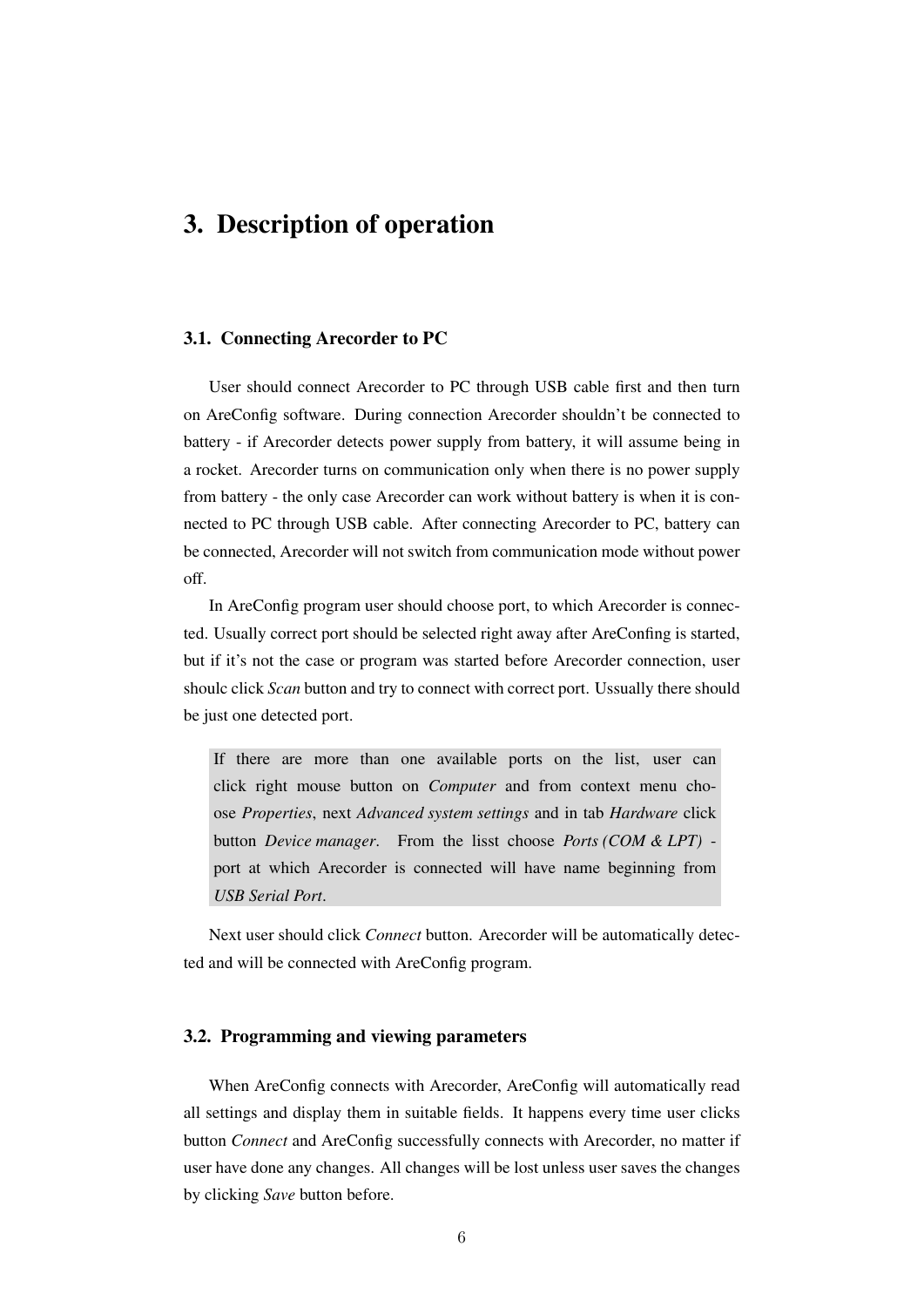After connection is established user can make changes in parameter sets or owners name or phone number. When user make changes in some field background of this field will change to light red to signal changed and unsaved value. Changes will be saved after user clicks appropriate *Save* button.

Fields *Owner's name* and *Owner's phone number* have their own *Save* buttons.

| Options         |               |                                          |                   |                   |        |
|-----------------|---------------|------------------------------------------|-------------------|-------------------|--------|
|                 |               | Conf 1                                   | Conf <sub>2</sub> | Conf <sub>3</sub> | Conf 4 |
| $A_0 g$         | $\frac{1}{2}$ | Main parachute [m]                       |                   |                   | 300    |
| $Y_0 q$         | 15            | Launchpad height [m]                     |                   |                   |        |
| $Z_0$ $g$       | $ -7$         | Second stage firing delay [s]            |                   |                   | Ō      |
| Ha $0q$         | $-43$         | Rocket maximum descend<br>velocity [m/s] |                   | 50                |        |
| <b>T</b> offset | 5             | Save                                     |                   |                   |        |
|                 |               |                                          |                   |                   |        |

Figure 3.1. Changed altitude at which main parachute should be deployed option.

Saving changes means sending changed values to Arecorder, saving them on Arecorder and sending new values, read from Arecorder's memory back to Are-Config. AreConfig checks if received values are identical with those sent to Arecorder, which means they are physically written correctly. If the values are different AreConfig will pop-up information that not all sent data were correctly written; data written with errors will still have light red background, while those written correctly will have background changed to white. In that case user should try again to save changes.

In section *Read data* user can see live view from data read from Arecorder. Data from accelerometers are averaged to increase readability of presented data. Other data are not processed by AreConfig and presented just the way there were read from Arecorder

#### <span id="page-7-0"></span>3.3. Fuse testing

Before fuse testing user should make sure that Arecorder is connected to external power supply - USB power is not enough - see [2.8.](#page-5-0)

When Arecorder detects fuse connected, appropriate label background will become red.

In this section it is possible to order Arecorder to fire a fuse.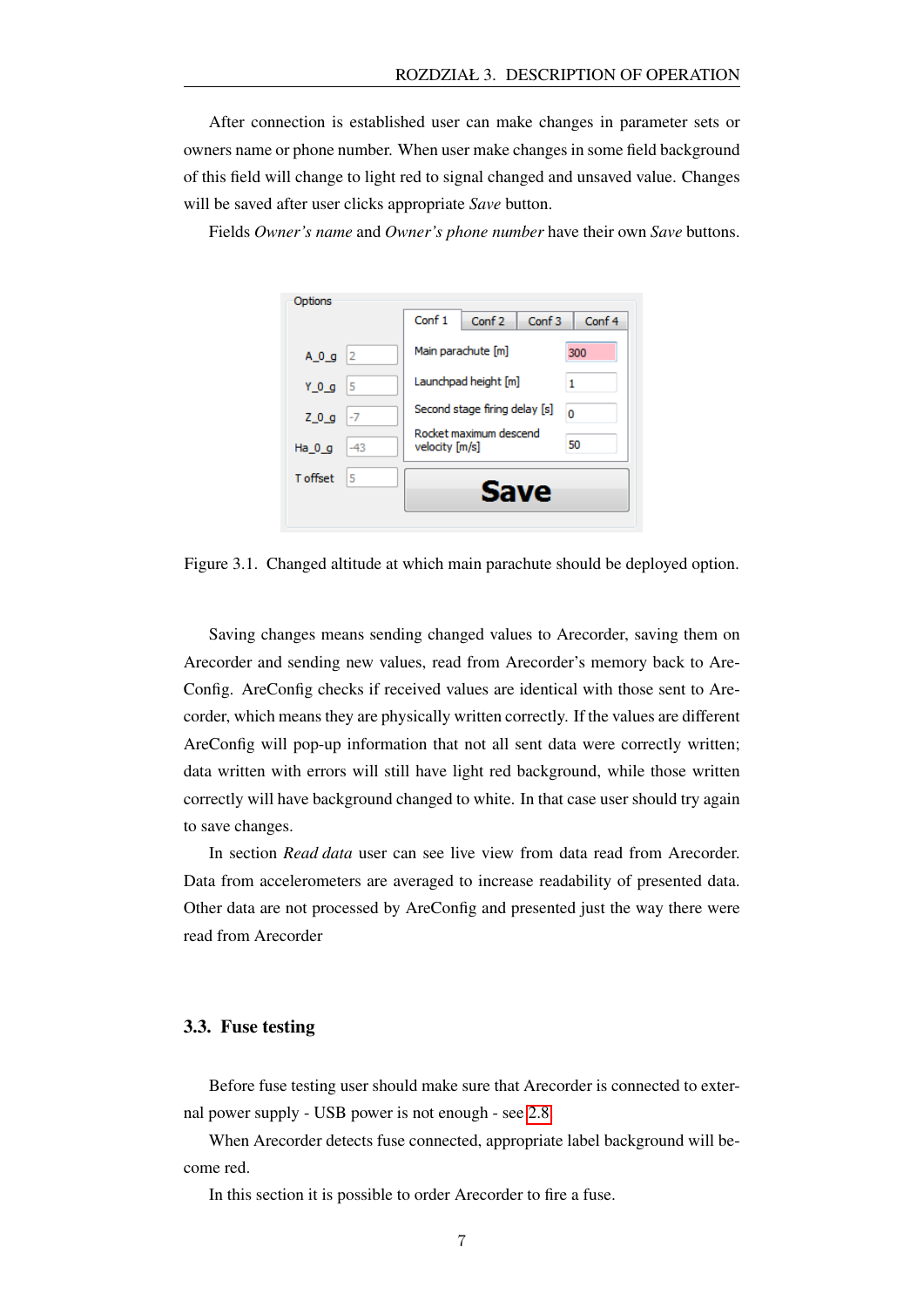|        | <b>Fuses</b>                |             |
|--------|-----------------------------|-------------|
| ave    | <b>Drogue parachute</b>     | <b>Fire</b> |
| ave    | <b>Main parachute</b>       | Fire        |
|        | <b>Rockets second stage</b> | Fire        |
| Conf 4 | Fire all in sequence        |             |
| סמי    | Port                        |             |

Figure 3.2. Detected fuse connected to drogue parachute.

WARNING - User shouldn't fire a fuse without protection from shrapnel after fuse firing. Such simple protection could be e.g. putting fuse inside empty plastic bottle.

To order Arecorder fire a fuse, user should click button *Fire* next to label of chosen fuse. AreConfig will ask for confirmation of firing fuse showing again name of the fuse connection. After acknowledging, fuse will be fired immediately.



Figure 3.3. Pop-up awaiting to acknowledge fuse firing.

In this section there is one more button - *Fire all in sequence*. This button is for firing all fuses with small delays one after another. After clicking it Areconfig will ask for confirmation of firing all fuses and after acknowledging, Arecorder will fire fuses one after another with 100 ms delays betweenn them.